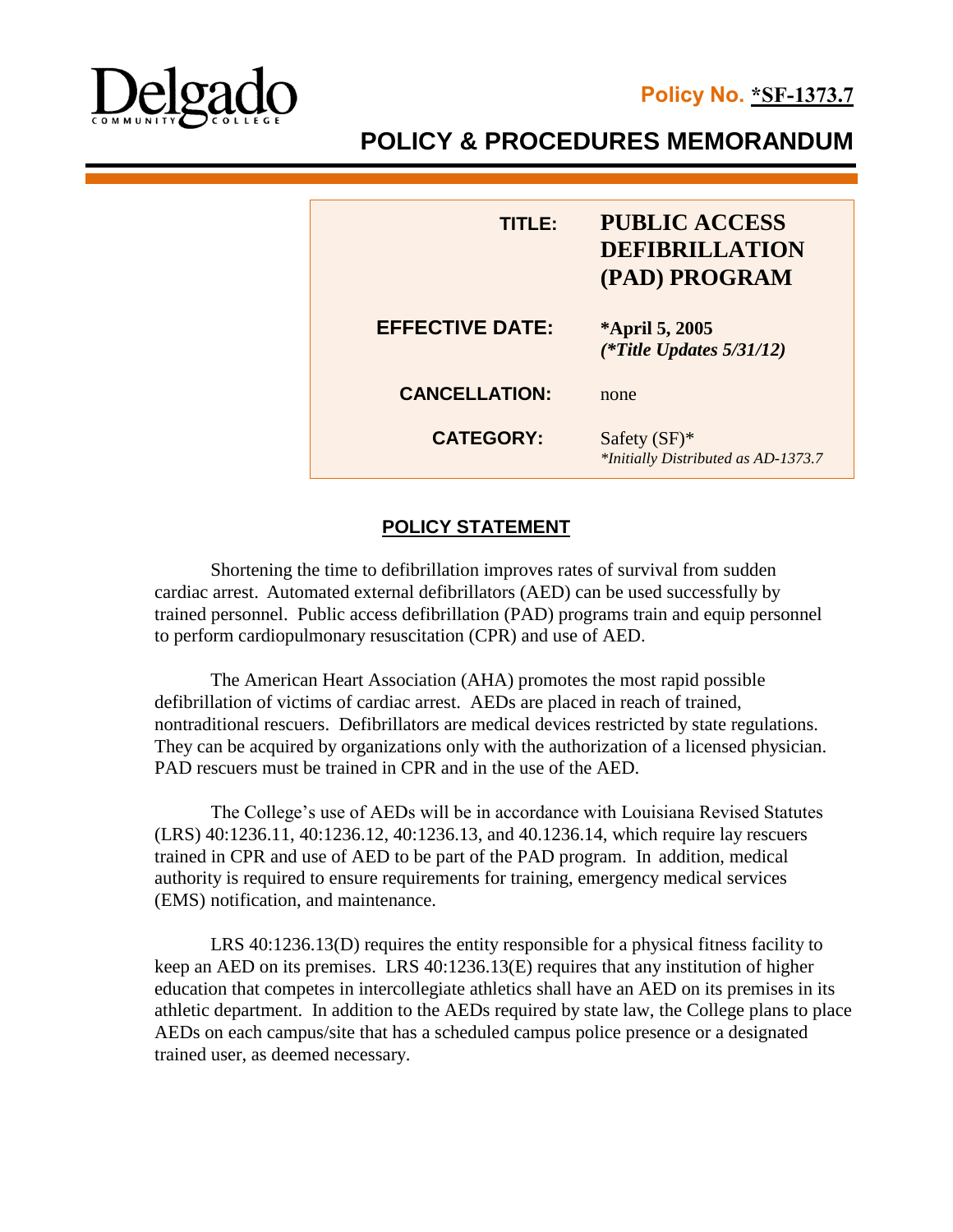## **PROCEDURES & SPECIFIC INFORMATION**

#### 1. **Purpose**

This policy and procedures memorandum describes procedures and responsibilities for the Public Access Defibrillation program. The program includes training and use of Automated External Defibrillators, management of the maintenance schedule for the AED equipment, and the schedule for training of authorized users.

### 2. **Scope and Applicability**

This policy applies to all employees of Delgado Community College authorized to use AED equipment.

## 3. **Terminology**

**AED –** Automated External Defibrillator

**EMS –** Emergency Medical Services

**AHA –** American Heart Association

**CPR –** Cardio Pulmonary Resuscitation

**PAD –** Public Access Defibrillation

#### 4. **Protocol for AED Use**

- A. For its PAD program, the College will use established protocols based on the AHA-recommended age appropriate treatment sequence formats for both children and adults.
- B. Training will be in compliance with the AHA's CPR and AED training requirements, including the AHA Heartsaver AED Course to support the PAD-specific programs.
- C. PAD rescuers will include the Coordinator of Health Services, Campus Police Officers, the Athletic Coaches, and personnel from the College's Fitness Centers, the Maritime, Fire and Industrial Training Facility, and other areas as deemed necessary. Volunteer PAD rescuers are welcome and will be provided training as training slots are available.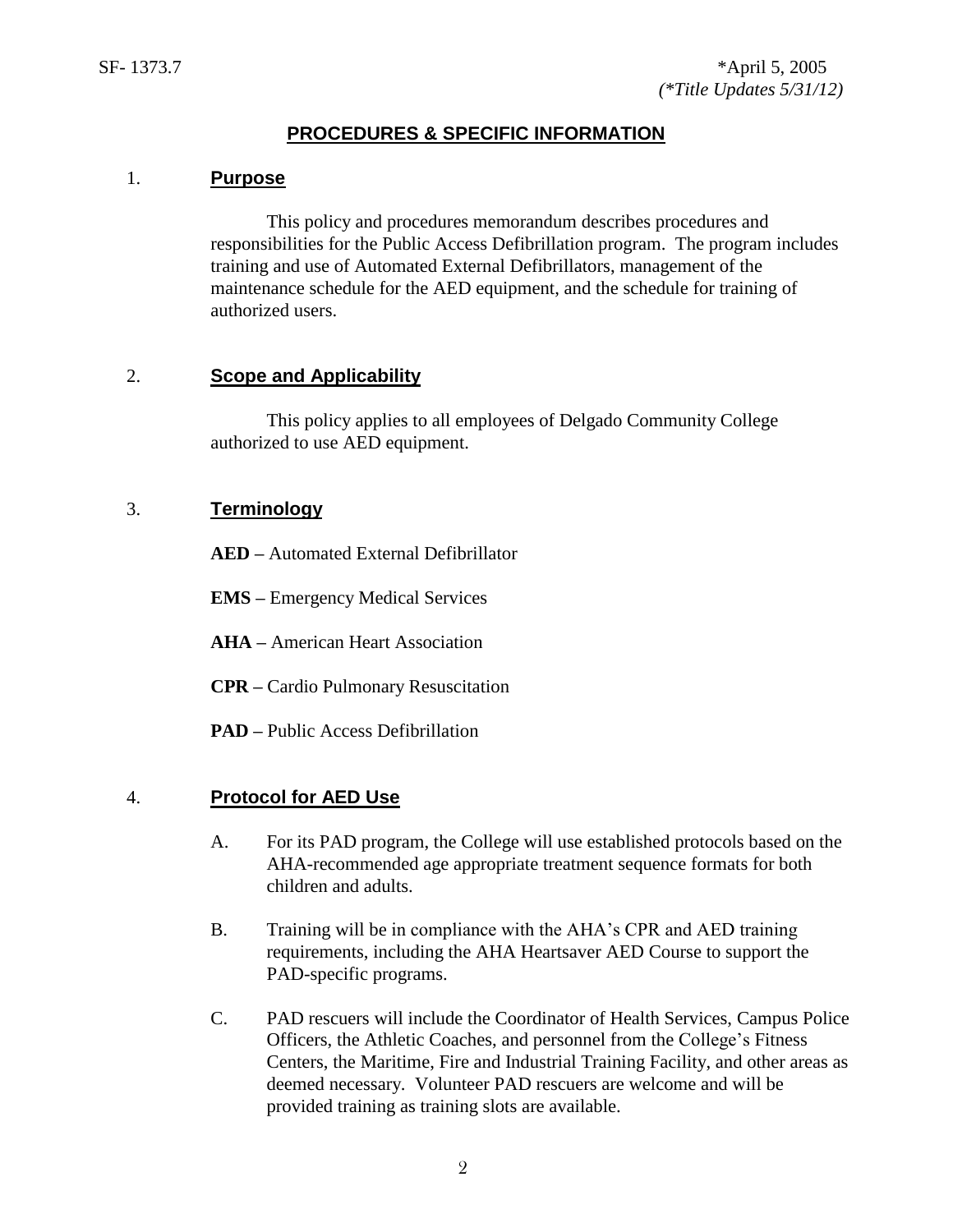D. An annual refresher course is required to maintain authorization to use AED equipment. Additional training is required every other year to maintain certification in CPR.

## 5. **Location and Security of AED Equipment**

- A. In general, AED equipment is placed in areas as required by state law. Required locations and locations of additional AED equipment are determined by an ad-hoc committee composed of the Coordinator of Health Services, the Chief of Police, and a representative of the appropriate Campus Executive Dean or site administrator. The goal in selecting locations is to minimize response time.
- B. For the AED equipment assigned to a specific area, the individual responsible for that area will secure the equipment in an appropriate manner. For the AED equipment to be accessible to the public, the AED equipment will be located in a box mounted on a wall and secured with an audible alarm.

## 6. **Responsibilities**

- A. The Coordinator of Health Services will:
	- (1) identify strategic locations for AED placement (with the Chief of Police and the appropriate Campus Executive Dean/ site administrator or his/her designee);
	- (2) maintain a schedule of AED equipment and its maintenance;
	- (3) coordinate or provide training of PAD rescuers in both CPR and AED;
	- (4) maintain certification records of trained personnel; and
	- (5) respond to or follow up on any sudden cardiac arrest incident.
- B. Campus Police Officers will:
	- (1) receive the appropriate training to be PAD rescuers;
	- (2) provide CPR, and use the AED as trained;
	- (3) secure the AED after use; and
	- (4) notify the Coordinator of Health Services of the event.